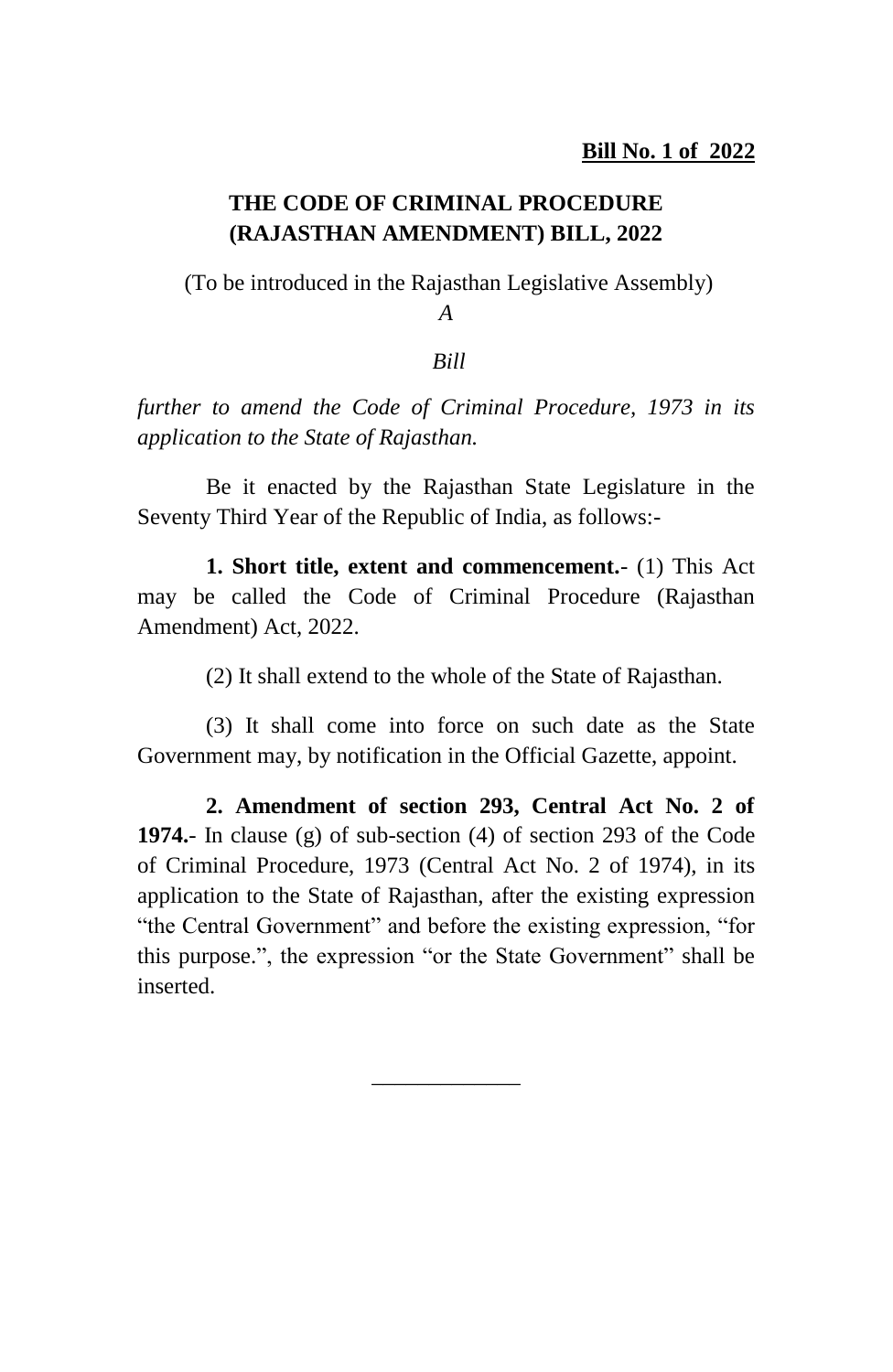#### **STATEMENT OF OBJECTS AND REASONS**

Reports of scientific experts play a crucial role in resolving legal issues. The testimony of scientific experts is relied upon by various courts in judicial determination. Section 293 of the Code of Criminal Procedure provides that reports of certain Government scientific experts may be used as evidence in any inquiry, trial or other proceeding under the Code. Sub-section (4) of this section furnishes a list of Government scientific experts whose reports may be used as evidence.

In the present scenario, scope and contribution of scientific experts and their testimony have significantly increased in the legal system. Such experts are also summoned and examined by the court as to the subject matter of the report. Presently, paucity of such experts leads to delay in justice. It has been felt that the list of Government scientific expert in sub-section (4) is not exhaustive and a considerable number of scientific experts is required to meet their demand in court proceedings.

Accordingly, existing clause (g) of sub-section (4) of section 293 is proposed to be amended to provide for other Government scientific experts as the State Government may specify by notification.

The Bill seeks to achieve the aforesaid objective.

Hence the Bill.

अशोक गहलोत, **Minister Incharge.**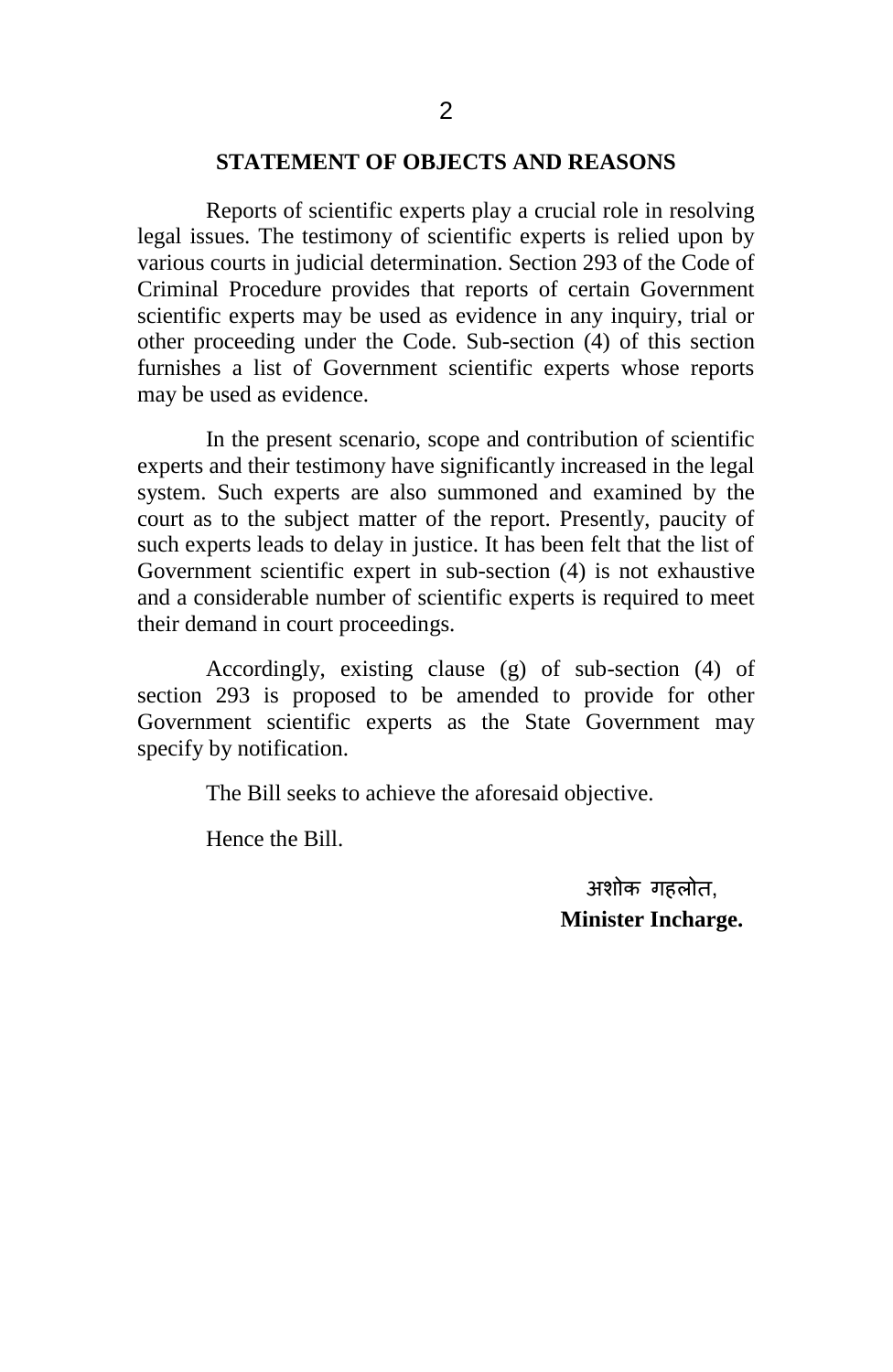## **EXTRACTS TAKEN FROM THE CODE OF CRIMINAL PROCEDURE, 1973**

**(Central Act No. 2 of 1974)**

| XX                                                                                   | ХX                                                     |                              | ХX  | XX. | XX.                                                                                  |
|--------------------------------------------------------------------------------------|--------------------------------------------------------|------------------------------|-----|-----|--------------------------------------------------------------------------------------|
|                                                                                      | 293. Reports of certain Government scientific experts. |                              |     |     |                                                                                      |
| $(1)$ to $(3)$ xx                                                                    |                                                        | XX                           | XX. | XX  | XX.                                                                                  |
| (4) This section applies to the following Government<br>scientific experts, namely:- |                                                        |                              |     |     |                                                                                      |
|                                                                                      |                                                        | (a) to (f) $XX$ $XX$         |     | XX  | XX.<br>XX.                                                                           |
|                                                                                      | (g)                                                    | Government for this purpose. |     |     | any other Government scientific expert<br>specified, by notification, by the Central |
| XX.                                                                                  | X X                                                    | X X                          |     |     |                                                                                      |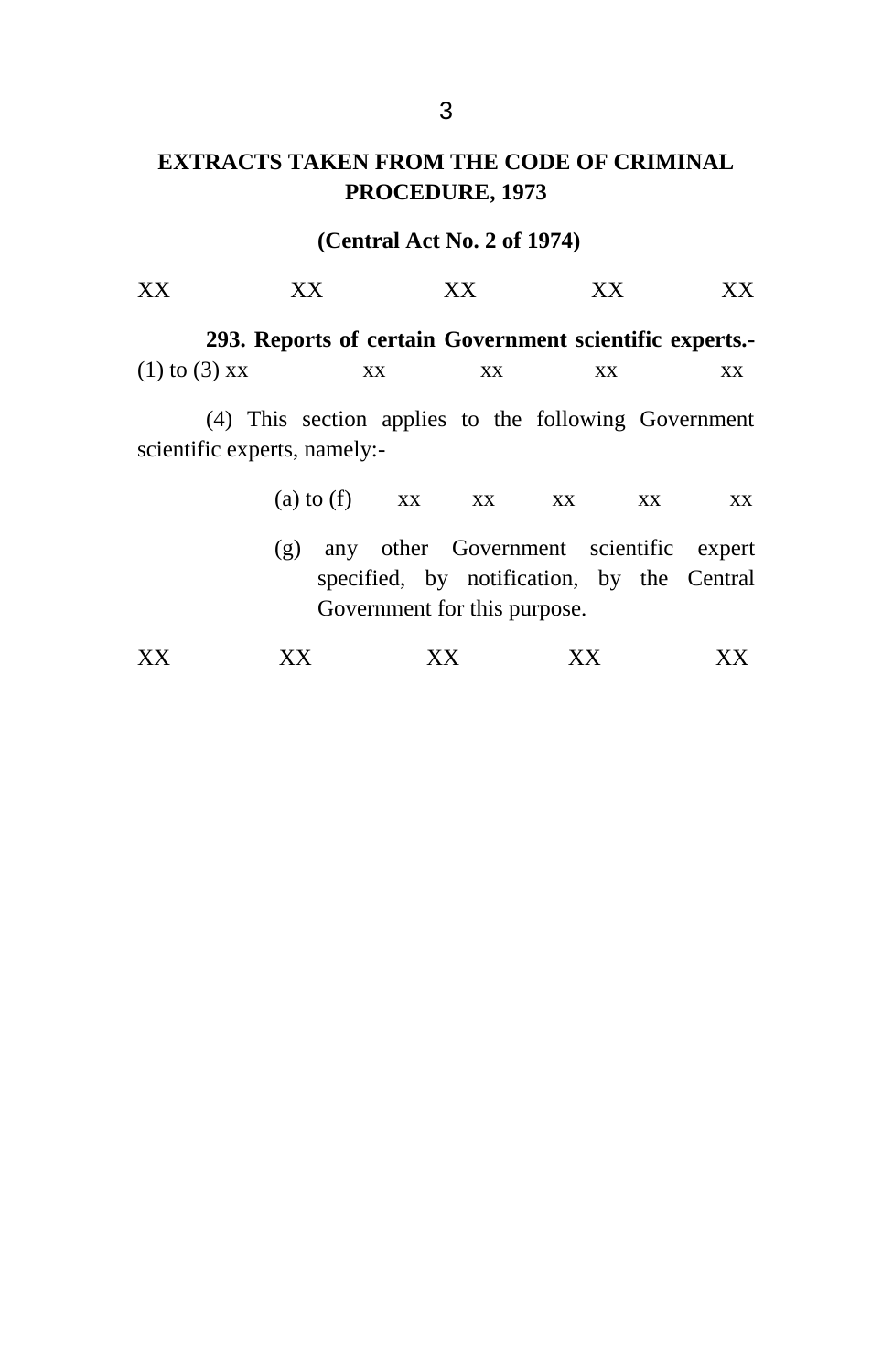**2022 का विधेयक सं. 1**

### **(प्राधधकृत हिन्दी अनिु ाद)**

## दण्ड प्रक्रिया संहिता (राजस्थान संशोधन) विधेयक, 2022 (जैसाकि राजस्थान विधान सभा में प्**र:स्थापित किया जायेगा**)

दण्ड प्रक्रिया संहिता, 1973 को, उसके राजस्थान राज्य में लागू होने के संबंध में और संशोधित करने के लिए विधेयक।

भारत गणराज्य के तिहत्तरवें वर्ष में राजस्थान राज्य विधान-मण्डल निम्नलिखित अधिनियम बनाता है:-

1. संक्षिप्त नाम, प्रसार और प्रारम्भ.- (1) इस अधिनियम का नाम दण्ड प्रक्रिया संहिता (राजस्थान संशोधन) अधिनियम, 2022 है।

(2) इसका प्रसार सम्पूर्ण राजस्थान राज्य में होगा।

(3) यह ऐसी तारीख से प्रवृत होगा जो राज्य सरकार, राजपत्र में अधिसूचना दवारा, नियत करे।

2. 1974 **के केन्द्रीय अधिनियम सं. 2 की धारा 293** का **संशोधन.-** दण्ड प्रक्रिया संहिता, 1973 (1974 का केन्द्रीय अधिनियम सं. 2) के, राजस्थान राज्य में लागू होने के संबंध में, उसकी धारा 293 की उप-धारा (4) के खण्ड (छ) में, विद्यमान अभिव्यक्ति "केन्द्रीय सरकार" के पश्चात् और विद्**यमान अभिव्यक्ति "द्**वारा, अधिसूचना द्**वारा" से** पूर्व, अभिव्यक्ति "या राज्य सरकार" अन्त:स्थापित की जायेगी।

 $\overline{\phantom{a}}$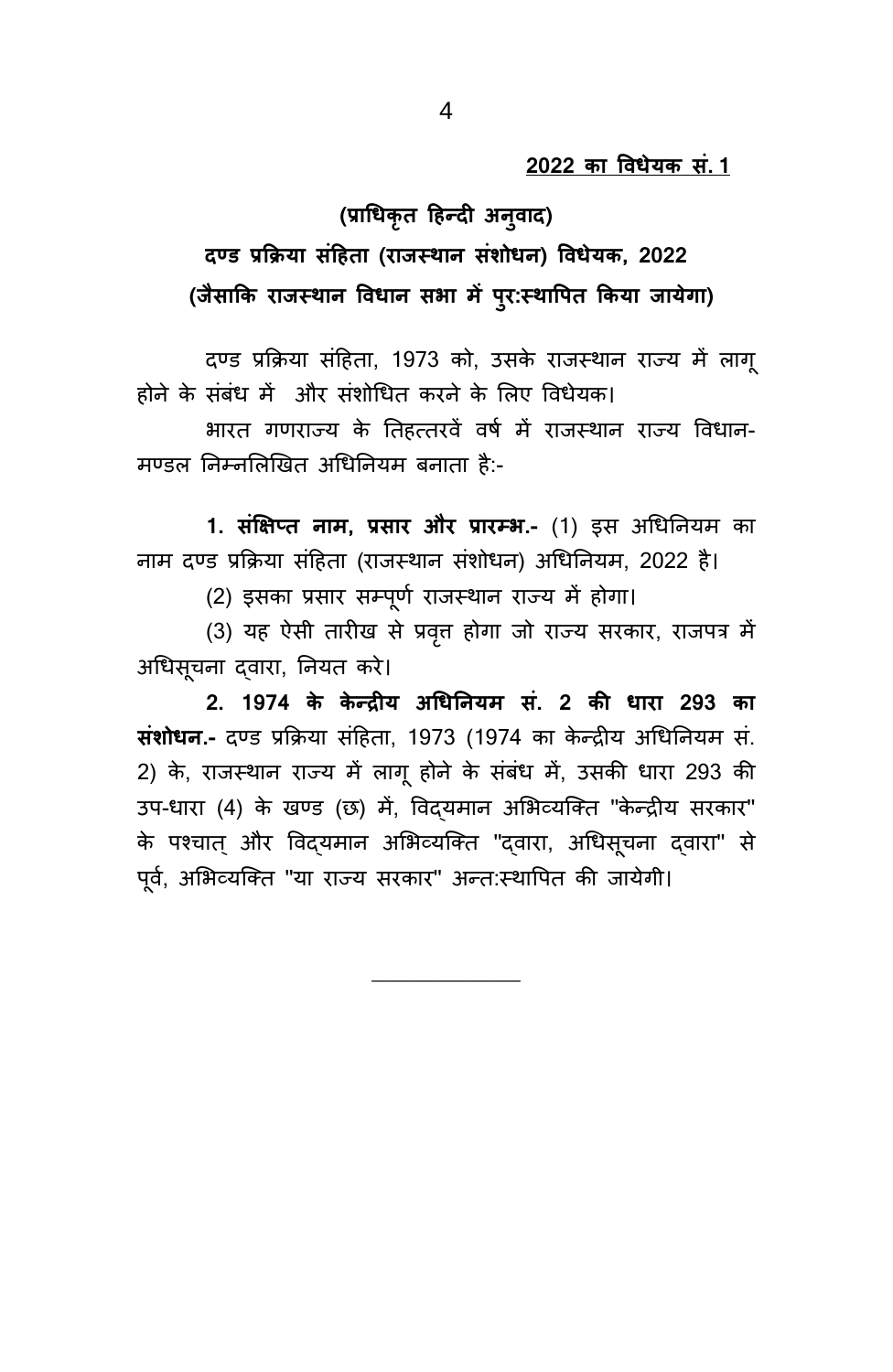## उद्**देश्यों और कारणों का कथ**न

वैज्ञानिक विशेषज्ञों की रिपोर्टें विधिक विवादों का समाधान करने में निर्णायक भूमिका निभाती हैं। न्यायिक अवधारण में विभिन्न न्यायालयों दवारा वैज्ञानिक विशेषज्ञों के परिसाक्ष्य पर विश्वास किया जाता है। दण्ड प्रक्रिया संहिता की धारा 293 यह उपबंधित करती है कि इस संहिता के अधीन किसी जांच, विचारण या अन्य कार्यवाही में कतिपय सरकारी वैज्ञानिक विशेषज्ञों की रिपोर्टें साक्ष्य के तौर पर उपयोग में लायी जा सकेंगी। इस धारा की उप-धारा (4) में उन सरकारी वैज्ञानिक विशेषज्ञों की सूची दी गयी है जिनकी रिपोर्टे साक्ष्य के तौर पर उपयोग में लायी जा सकेंगी।

वर्तमान परिदृश्य में, विधिक प्रणाली में वैज्ञानिक विशेषज्ञों और उनके परिसाक्ष्य के विस्तार और उनके योगदान में महत्वपूर्ण वृद्धि हुई है। न्यायालय द्वारा ऐसे विशेषज्ञों को समन किया जाता है और रिपोर्ट की विषय वस्तु के बारे में उनका परीक्षण भी किया जाता है। वर्तमान में, ऐसे विशेषज्ञों की कमी से न्याय में विलंब होता है। ऐसा महसूस किया गया है कि उप-धारा (4) में सरकारी वैज्ञानिक विशेषज्ञों की सूची परिपूर्ण नहीं है और न्यायालय की कार्यवाहियों में वैज्ञानिक विशेषज्ञों की मांग को पूरा करने के लिए उनकी पर्याप्त संख्या में आवश्यकता है।

तदनुसार, ऐसे अन्य सरकारी वैज्ञानिक विशेषज्ञों, जैसाकि राज्य सरकार अधिसूचना दवारा विनिर्दिष्ट करे, के लिए उपबंध करने हेतु धारा 293 की उप-धारा (4) के विद्यमान खण्ड (छ) को संशोधित किया जाना प्रस्तावित है।

> यह विधेयक पूर्वोक्त उद्देश्य की प्राप्ति के लिए ईप्सित है। अतः विधेयक प्रस्तुत है।

> > अशोक गहलोत,

प्रभारी मंत्री।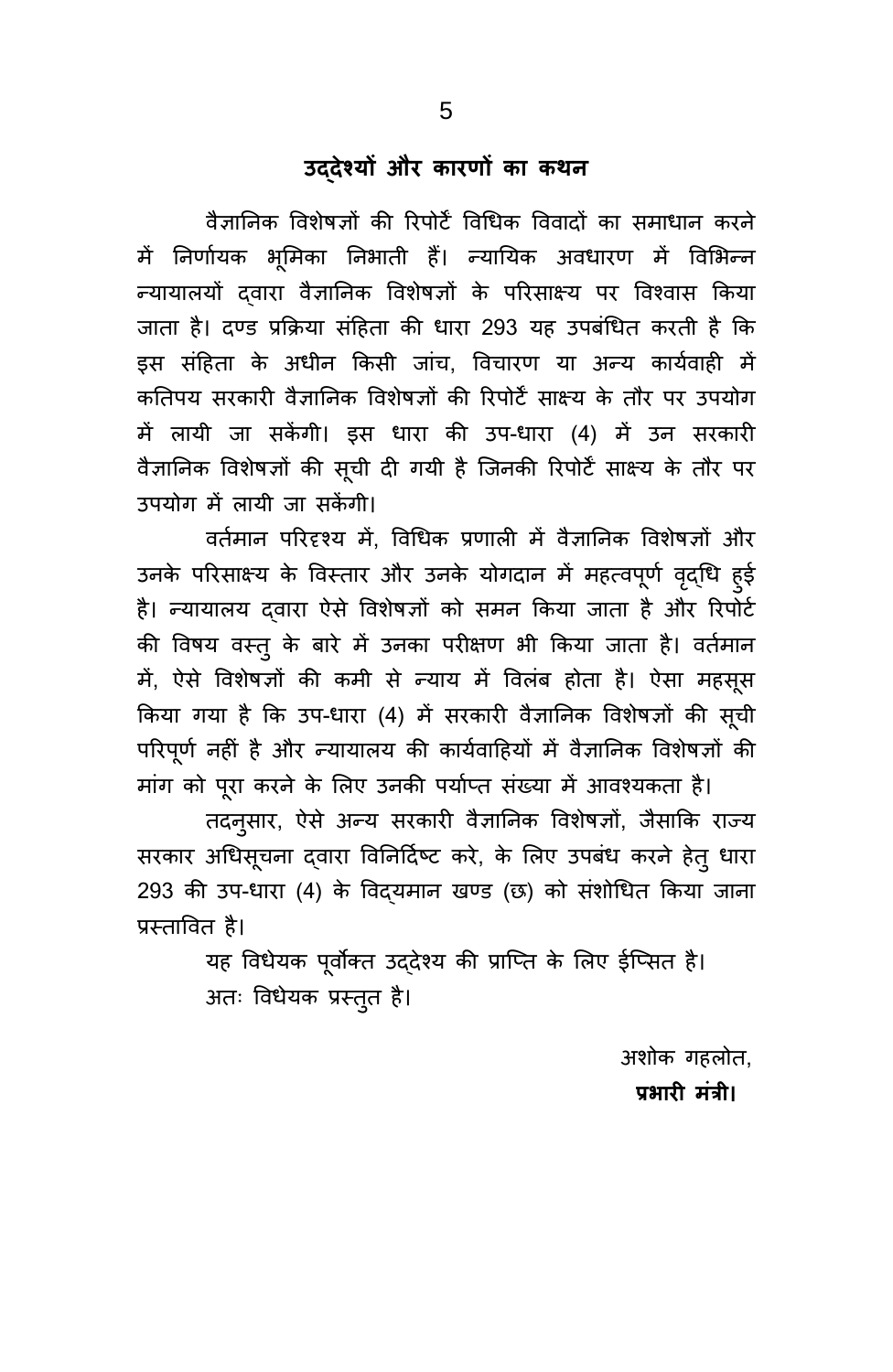दण्ड प्रक्रिया संहिता, 1973 (1974 का केन्द्रीय अधिनियम सं. 2) से **लिये ये उद्धा** 

# **XX XX XX XX XX** 293. कतिपय सरकारी वैज्ञानिक विशेषज्ञों की रिपोर्टें.- (1) से (3) XX XX XX XX XX (4) यह धारा निम्नलिखित सरकारी वैज्ञानिक विशेषज्ञों को लागू होती है अर्थात:-(क) से (च) XX XX XX XX XX (छ) कोई अन्य सरकारी वैज्ञानिक विशेषज्ञ, जो इस प्रयोजन के लिए केन्द्रीय सरकार द्वारा, अधिसूचना द्वारा विनिर्दिष्ट किया गया हो।

**XX XX XX XX XX**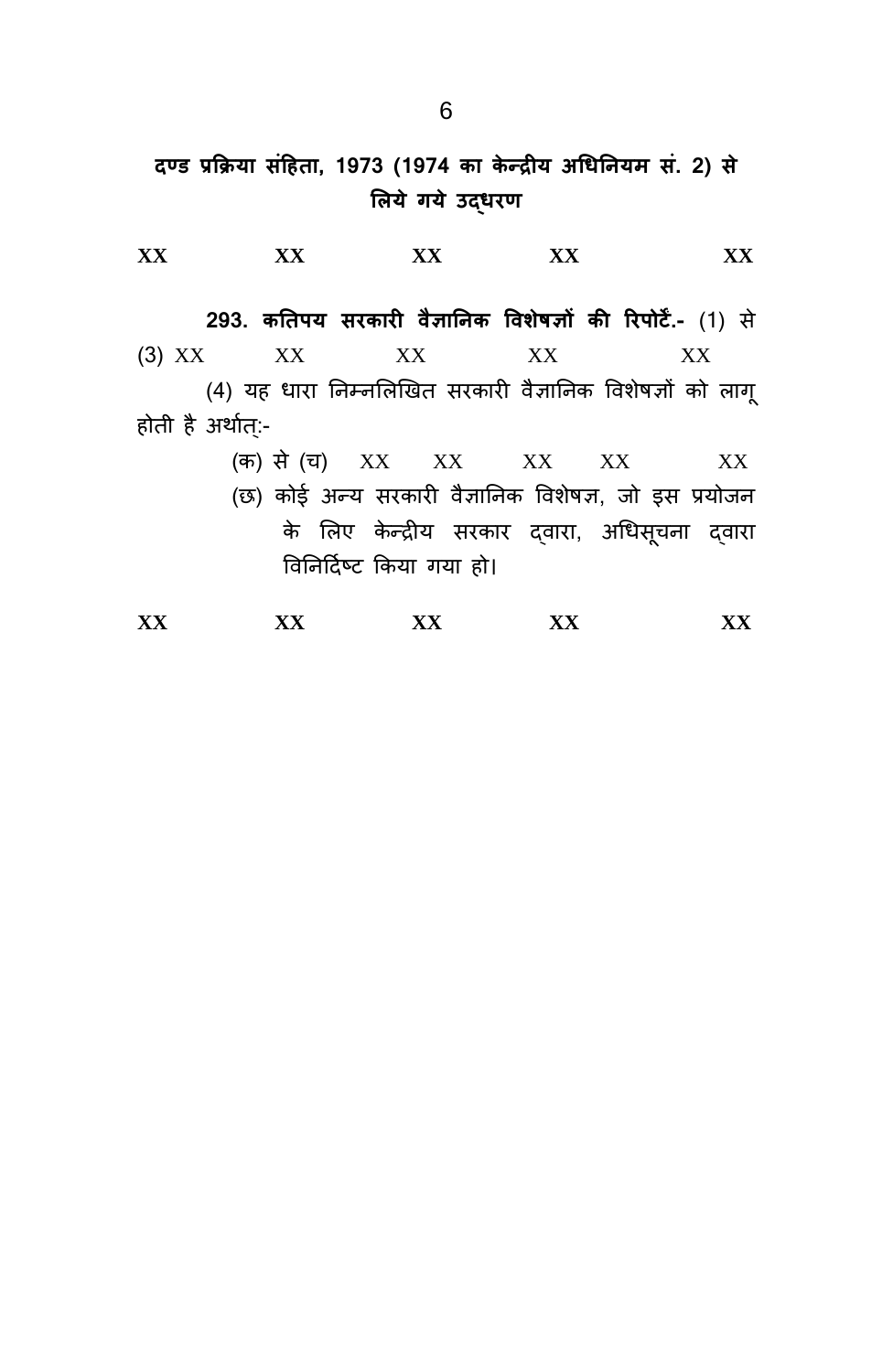**Bill No. 1 of 2022**

## **THE CODE OF CRIMINAL PROCEDURE (RAJASTHAN AMENDEMENT) BILL, 2022**

**(To be introduced in the Rajasthan Legislative Assembly)**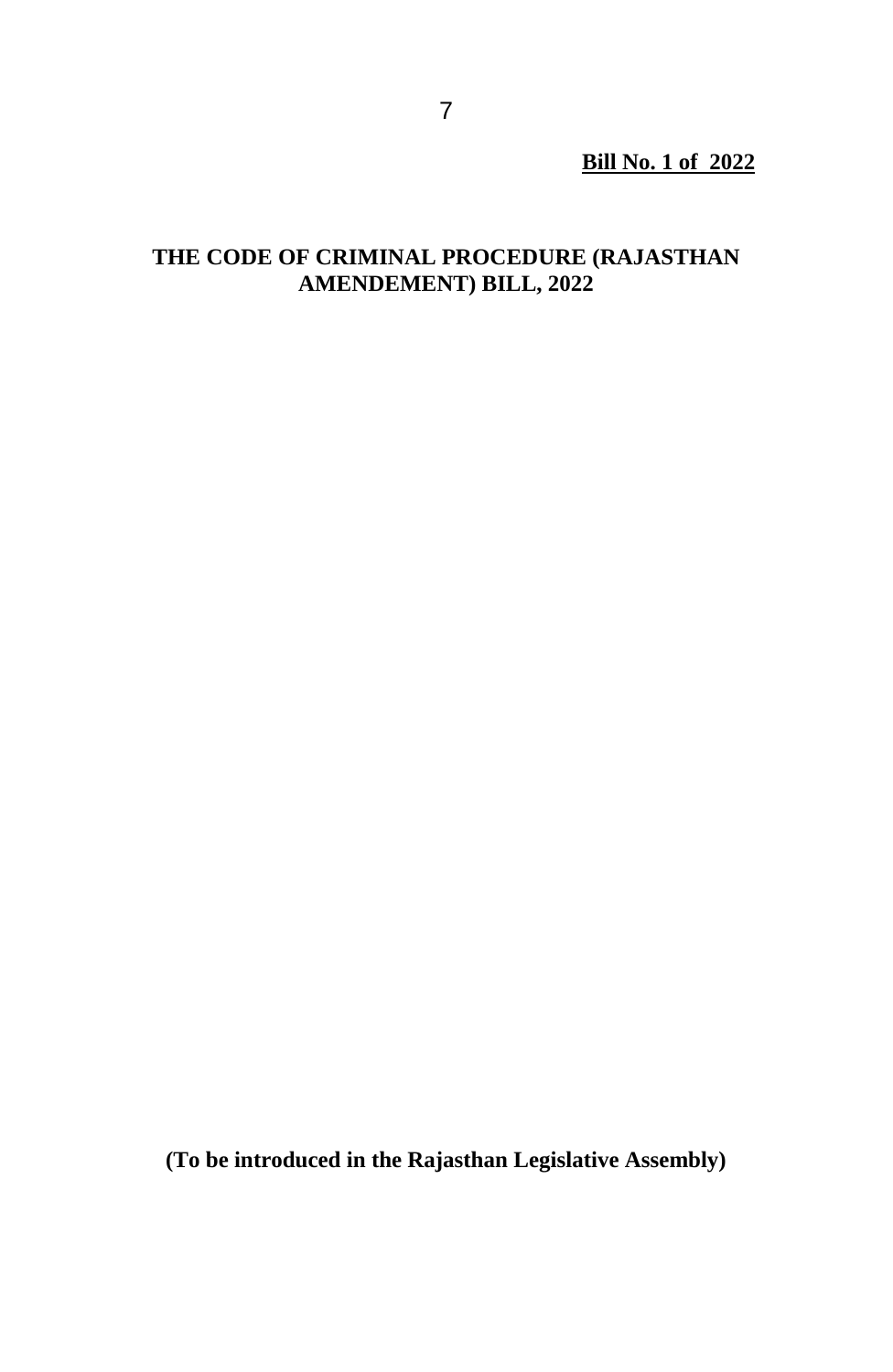### **RAJASTHAN LEGISLATIVE ASSEMBLY**

*A*

*Bill*

*further to amend the Code of Criminal Procedure, 1973 in its application to the State of Rajasthan.*

(To be introduced in the Rajasthan Legislative Assembly)

\_\_\_\_\_\_\_\_\_\_

\_\_\_\_\_\_\_\_\_\_

MAHAVEER PRASAD SHARMA,  **Secretary.**

(Ashok Gehlot, **Minister-Incharge**)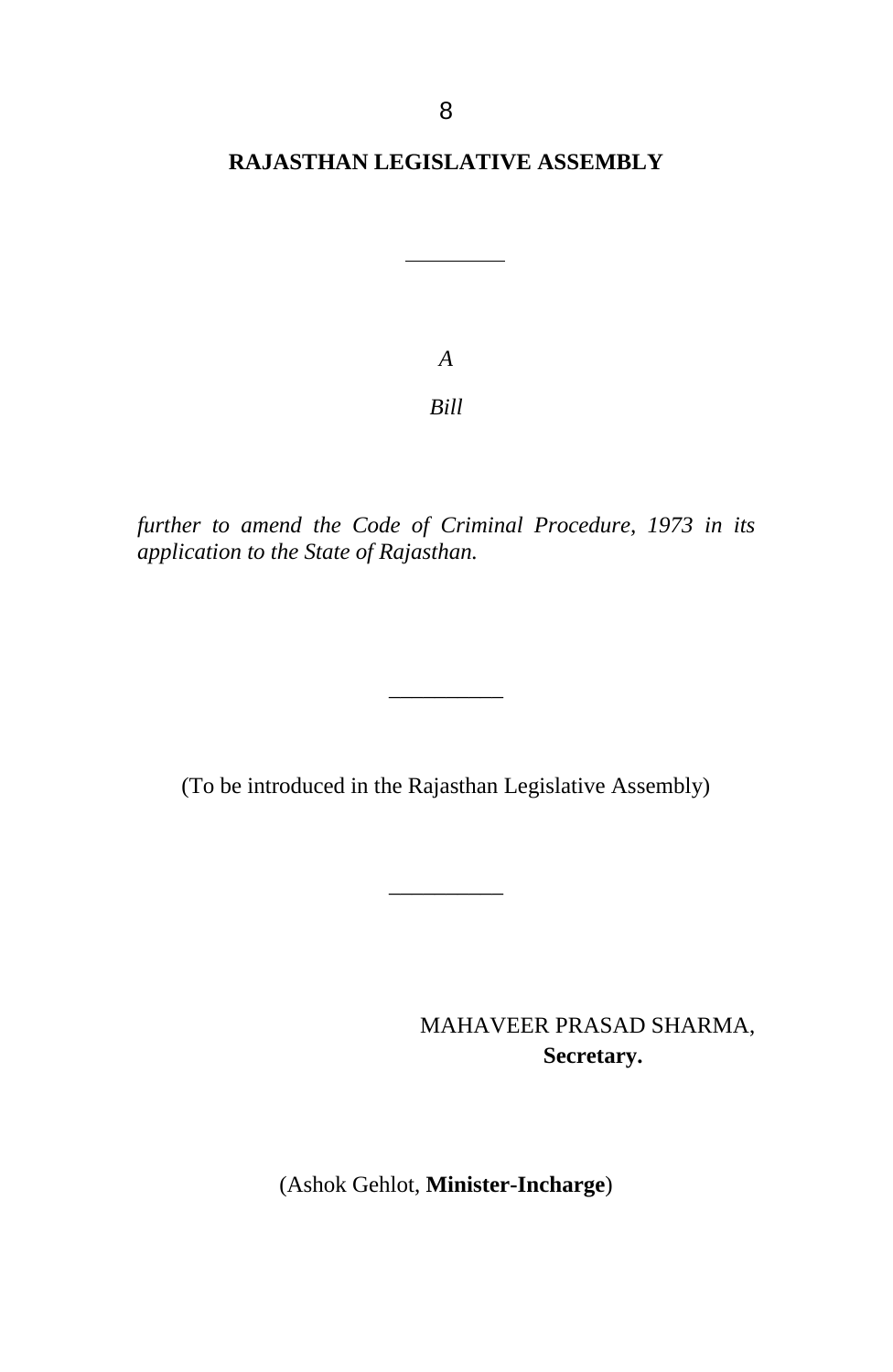**का विधेयक सं. 1** 

दण्ड प्रक्रिया संहिता (राजस्थान संशोधन) विधेयक, 2022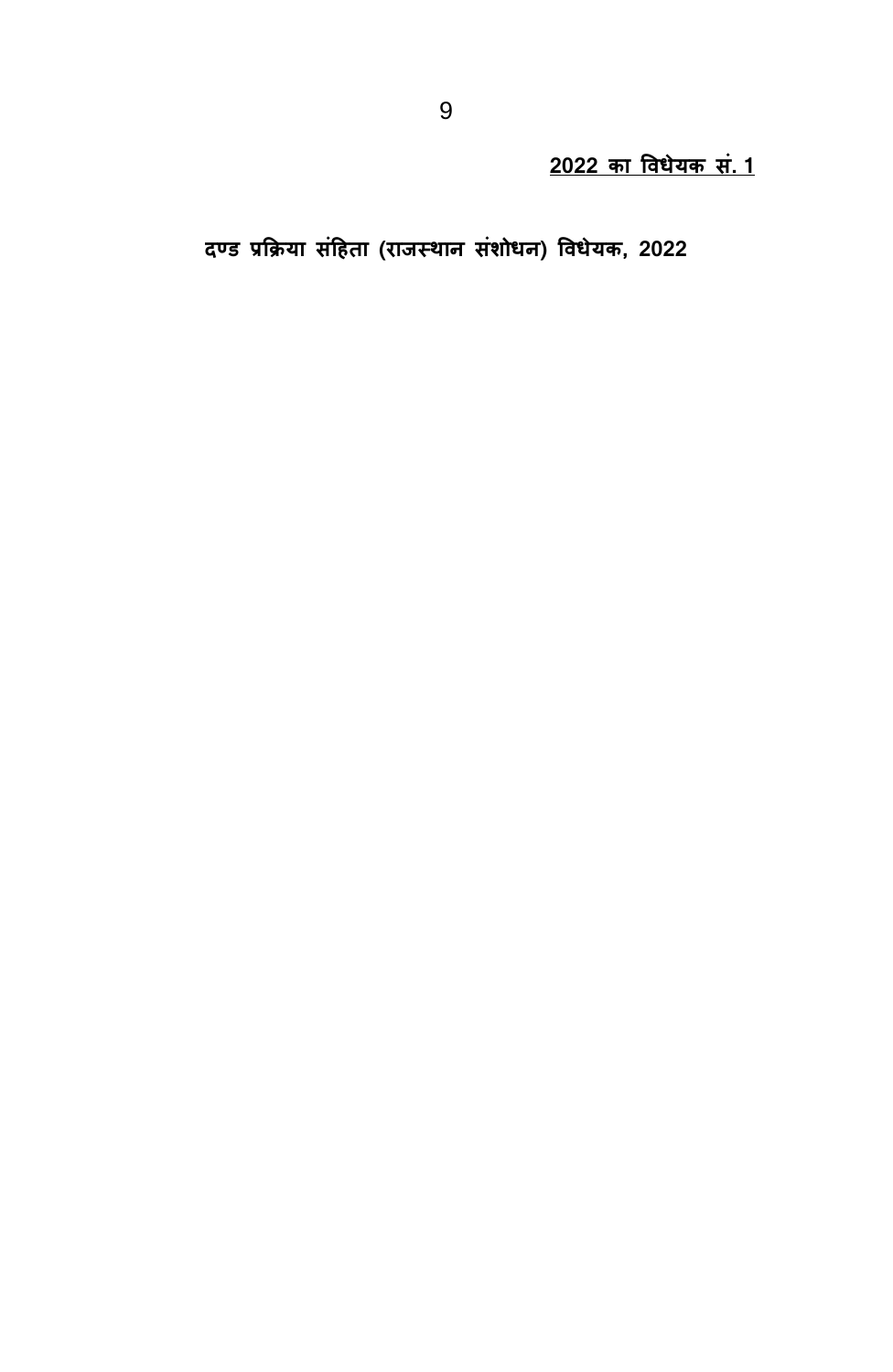(जैसाकि राजस्थान विधान सभा में पुरःस्थापित किया जायेगा)

**ाास् ान विधान स ा**

दण्ड प्रक्रिया संहिता, 1973 को, उसके राजस्थान राज्य में लागू होने के संबंध में और संशोधित करने के लिए विधेयक।

**(सैसा्क ाास् ान विधान स ा ं पराुः् ावरत ्कया साये ा)**

महावीर प्रसाद शर्मा, **सधिि।**